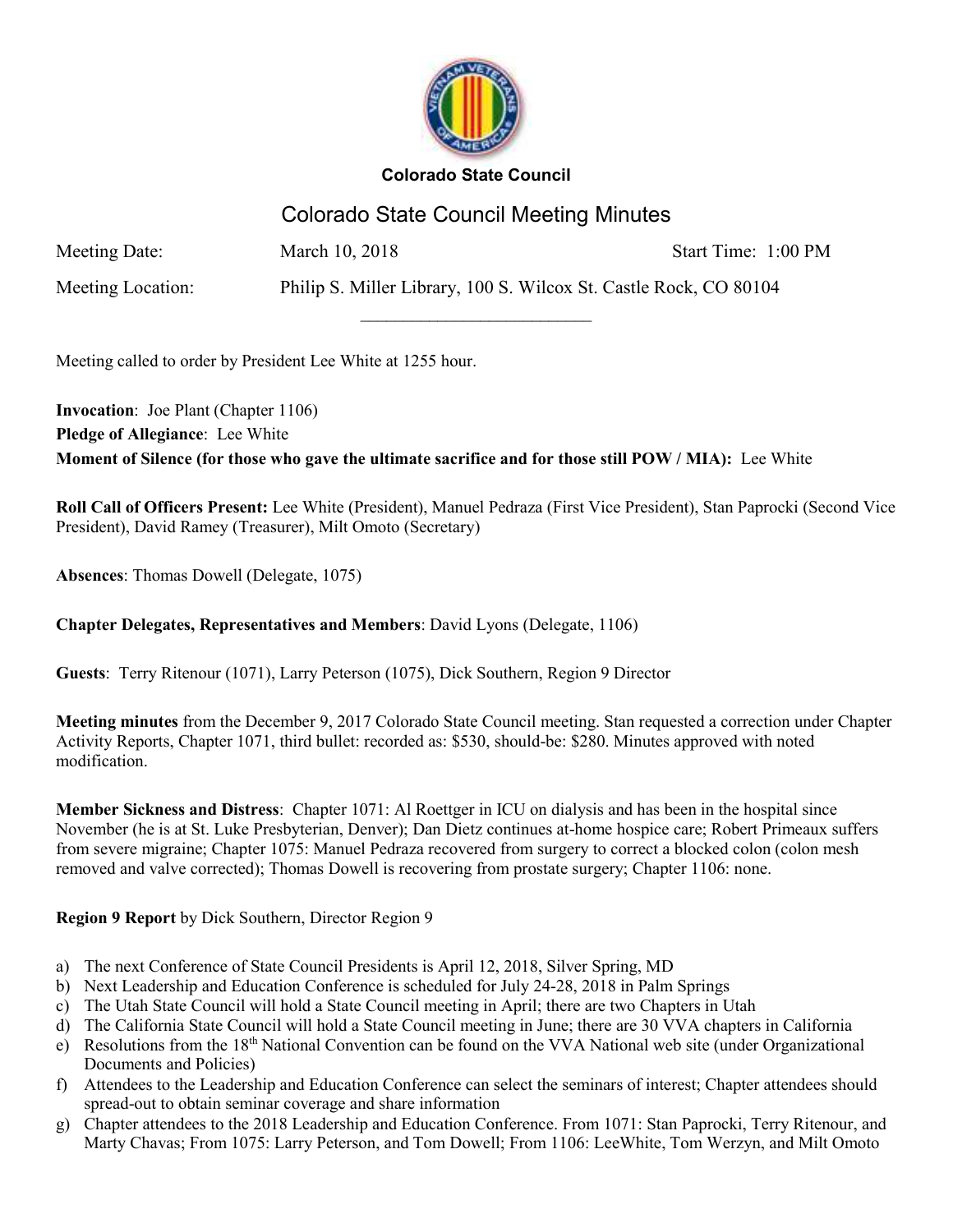# **Treasurer's Report**: David Ramey

As of February 28, 2018:

| Checking:               | \$20,799.30 |
|-------------------------|-------------|
| NFCU:                   | \$7,302.09  |
| <b>Account Balance:</b> | \$28,101.39 |

NFCU: The 5-month CD @ 3% APR ended December 31, 2017; the new CD of 2.25% APR started January 5, 2018 and is effective for 15-months (expires April 5, 2019).

The State Council will submit a Colorado Chapter consolidated HGDP report to National. FY end total \$32,174.

David will develop the State Council's budget for the new FY.

### **Elections**

All Chapter elections are during April meetings. Election report form is on the National web site. Send one copy to David Ramey and one copy to the Membership Committee. This report is due by July 15, 2018.

# **Annual Financial Report**

Chapters should complete the form with name, EIN, IRS Form 990 acknowledgement and send to National. This is due by July 15, 2018. This enables Chapters to be under National's 501(c)(19) designation.

# **HGDP**

National will produce a report of HGDP expected revenue. Dick Southern stated that Debbie Williams will have this report available at the April President's Council meeting. Manuel Pedraza will obtain a copy when he attends the President's Council meeting.

#### **Reading of Communications**: none

# **Chapter Activity Reports**

- a) Chapter 1071 (Stan Paprocki, President and Terry Ritenour, Vice President)
- Membership is at 188; the Chapter web site had 4,400 hits; the Chapter meets the third Saturday of each month; the last meeting drew 60 members and 15 guests
- Members visited an elementary school in Commerce City; the school needed their flag pole refurbished and the Chapter paid to have the work performed; the school's principal attended the Chapter's meeting in appreciation
- The Vietnam Veterans Memorial in Brighton is a reality; the City Council allocated \$137,000 to fund the Memorial; dedication will occur on May 28<sup>th</sup>; Chapter members will attend
- Members will be making four high school visits in April and May; Phil Waters will lead the Speaker's Bureau
- The Honors Burial Program continues; Chapter members will work at Crown Hill Cemetery to log cremains (March  $24<sup>th</sup>$ ); there are over 400 cremains to review; the next burial ceremony will is planned for Fall 2018
- Chapter members will attend the 50<sup>th</sup> Anniversary of the Vietnam War at Fort Logan on March 29<sup>th</sup>
- Members will attend the UVC banquet on Saturday, April 8, 2018.
- Several members will be attending the VVA Leadership and Education Conference in July
- The Kroger King Soopers Poppy Drive is scheduled for Memorial Day weekend (4 to 5 stores); the Chapter also received \$286 through the King Sooper Rewards Program; they also received an anonymous donation.

#### b) Chapter 1075 (Manuel Pedraza, President)

- The Chapter placed posters in local restaurants to promote VVA and provide Chapter information
- The Chapter has Colorado Vietnam Veterans of America patches for sale, \$15/each
- The Chapter will be conducting fund raisers at King Soopers; they also participate in their Rewards Program
- The Chapter also sponsors a scholarship program
- Manny will be attending the Conference of State Council Presidents, April 12, 2018, in Silver Spring, MD in place of Lee White; Lee to provide required information for registration; Manny to pick up HGDP expected revenue report for the 2018/19 FY from Debbie Williams at the Conference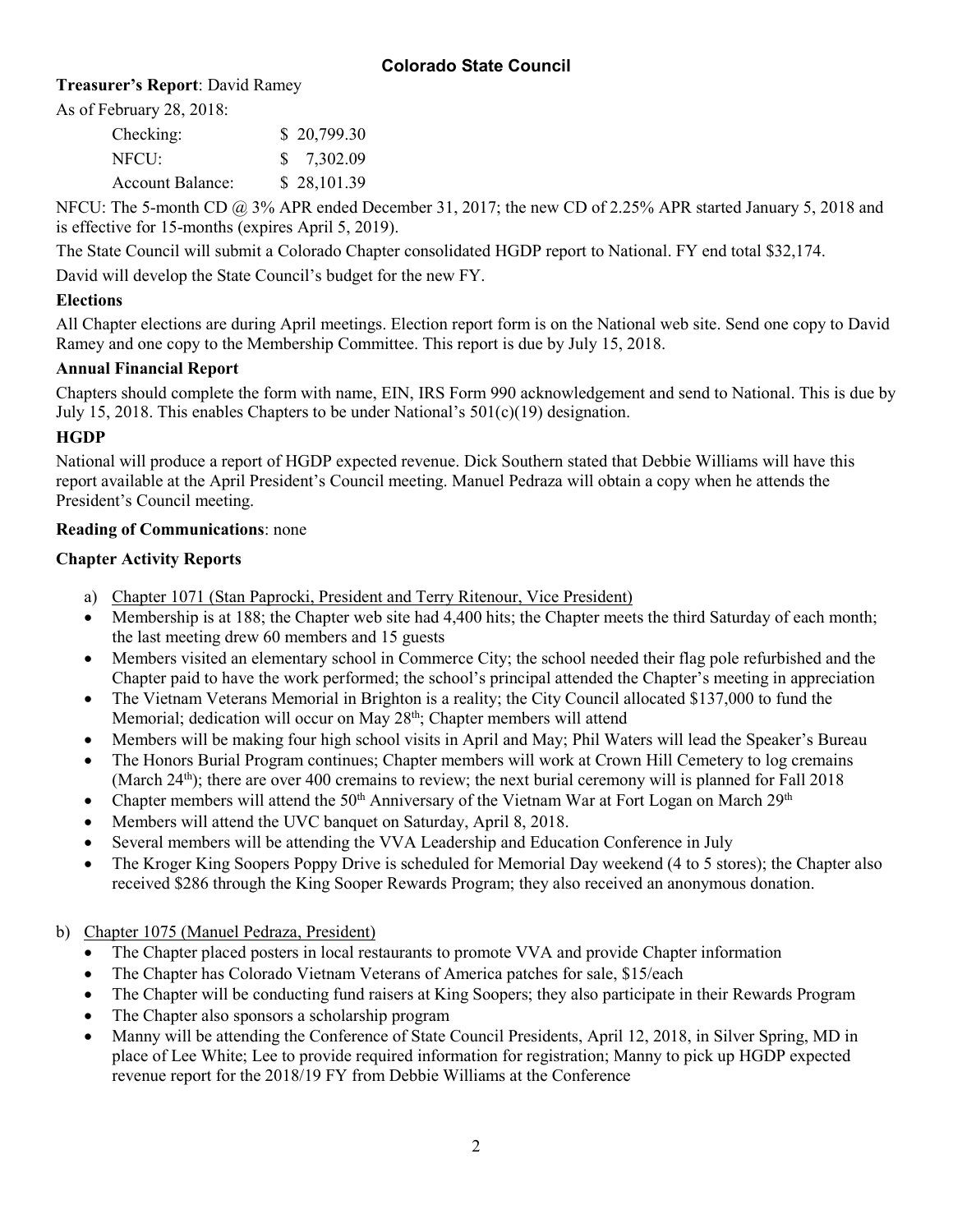c) Chapter 1106 (Lee White, President)

- The chapter's Speaker's Bureau will be visiting 3 4 high schools; they have a new brochure; the Scholarship Program will be awarding four \$2,000 scholarships
- The Chapter will conduct a Poppy Drive at five King Soopers on Memorial Day weekend
- The Chapter's April/May newsletter is posted on the Chapter's web site
- The Chapter will participate in the Highlands Ranch Fourth of July parade; the Chapter is planning a trip to the Vietnam Veterans Memorial in Fruita, weekend of August 17-19, 2018.
- Chapter members will participate in the Englewood High School Memorial Day Program
- Chapter membership is at 127; the last meeting drew 58 attendees; representatives from DAR were present; the Chapter is participating with Rolling Thunder on a casino bus trip on Saturday, April 14, 2018.
- The Chapter's emergency program assisted 22 veterans, providing over \$4,100 in the last 6-months; a total of \$7,600 was spent helping veterans during the last fiscal year;
- The Chapter and Second Chance issued four power chairs to veterans; a new lift in Joe's van enables him to deliver power wheelchairs.

#### **Old Business (Lee White)**

- 1. Establishment of New Colorado Chapters. Lee White, Tom Werzyn, David Lyons and Milt Omoto attended the PAMVET breakfast in Loveland January 20<sup>th</sup> to generate interest in starting a VVA chapter in the area; a second meeting was held with representatives interested in starting the chapter; to date they have 20 interested veterans;
- 2. Chapters need to provide support to determine interest in new chapters in the Pueblo and Fort Collins areas; Manny will investigate setting up a table in front of a store in Pueblo to hand out material and determine interest.

#### **New Business**

- a) Nominations for Colorado State Council positions:
	- President: Lee White
	- Vice Presidents (for First and Second VP positions): Manuel Pedraza, Stan Paprocki, David Lyons
	- Treasurer: David Ramey
	- Secretary: Milt Omoto
	- Chaplain: Joe Plant
	- Voting Delegates (one per Chapter): t.b.d.
	- The Nominating Committee members are: Terry Ritenour and Larry Peterson
	- Election ballots will be required
	- Elections will be held at the June State Council meeting.
- b) VSO's in Colorado: there are two listed as approved by VVA; a recommendation was made to cancel endorsement of VSO's; veterans can submit claims directly to VVA National; Lee will notify Kelsey Yoon at National stating that we will cancel all VVA affiliated VSO's in Colorado. Bill Bleau, ex-VSO Colorado, will be notified of the cancellation.
- c) VVA  $40<sup>th</sup>$  Anniversary coins: order minimum is 10; orders of 25 receive free shipping
- d) Status of the working groups to determine the future of VVA: no status to date
- e) Application for pre-approval of burial in a National Cemetery (VA Form 40-10007) will be posted on the State Council's web site.

#### **Good of the Order**

- a) Stan Paprocki suggested t-shirts for State Council members; this was tabled until after elections
- b) Dick stated that he is proud of the Colorado State Council as it is active and engaged.